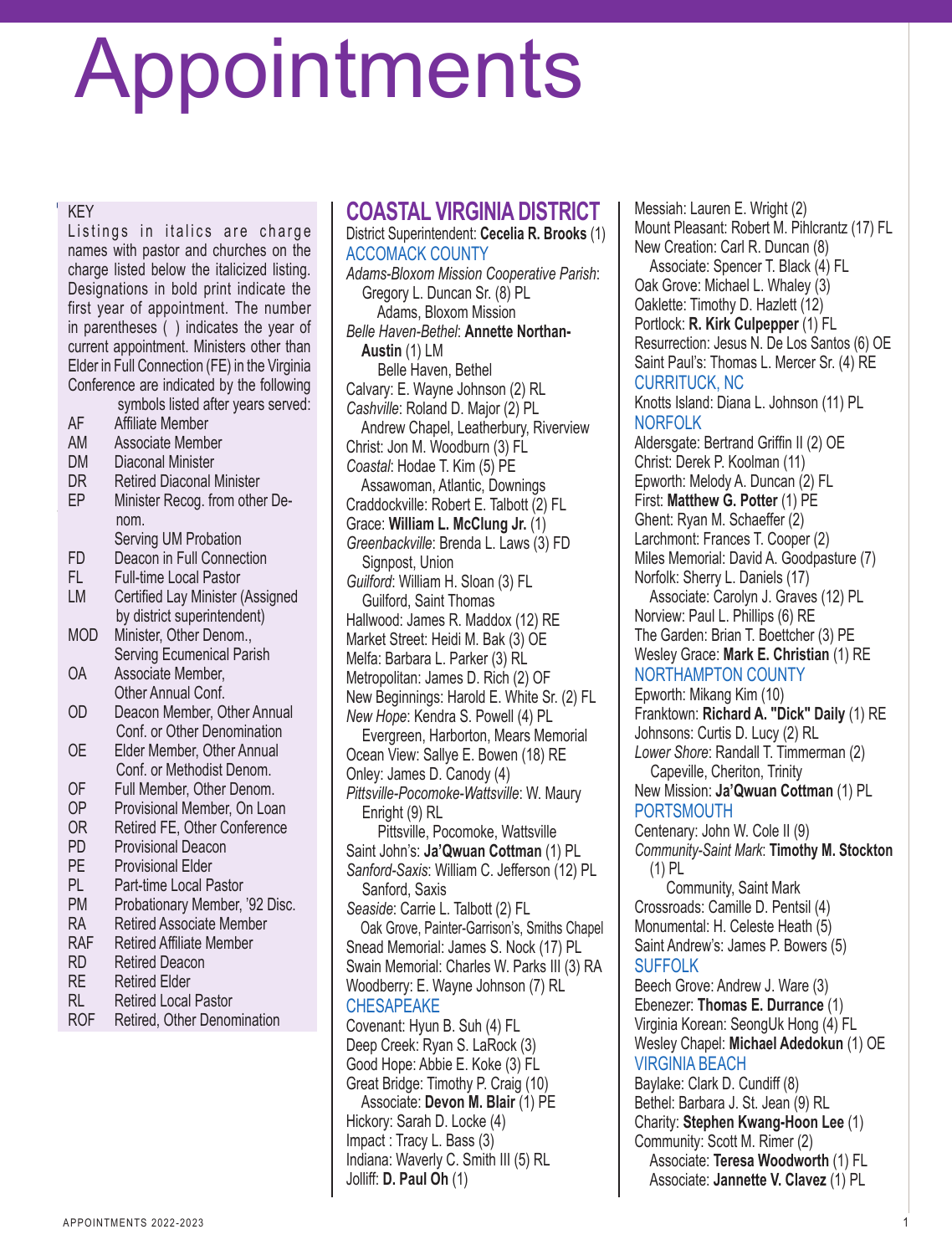Courthouse Community: Elizabeth S. Anderson (7) Foundry: **JaeHaeng Choi** (1) Francis Asbury: **Derrick Parson** (1) Haygood: F. Elizabeth "Beth" Givens (2) Heritage: Kotosha S. Griffin (2) Light of Hope: David L. Cunningham (5) Lynnhaven: Brandon P. Robbins (5) Memorial: David J. Jimenez-Cardenas (4) FL Nimmo: Amanda S. Webber (4) Saint Andrew's: Jeffrey A. Witt (7) Salem: Nancy M. Vaughan (5) PE Sandbridge Community Chapel: **Saundra L. Butts** (1) FL Tabernacle: Christa M. Springstead (3) Thalia: Edward J. Varner (7) Associate: Dennis C. Morgan (2) PL The Gathering at Scott Memorial: Stephanie K. Parker (4) Virginia Beach: **Larry E. Davies** (1) RE DIACONAL, DEACONNESS & HOME **MISSIONER** Laarni S. Bibay (DC) — Children Health Adv/ Med Miss Proj Coord Tdwtr Ped (Resurrection) Imelda D. De Los Santos (CD) — Nurture Ministries (Resurrection) Haniel Garibay (HM) — Cross Cultural Common Witness Coord MFSA EXTENSION & OTHER APPOINTMENTS Joel N. Coleman (OE) — Camp Director, Occohannock on the Bay James R. Driscoll — Chaplain, Chesapeake Regional Hospital (Great Bridge) James R. Driscoll — Special Assist to Pres., Wesley Theological Sem. (Great Bridge) Brandon L. Gilmore — On Loan: Central UMC, Desert Southwest Conf. (The Gathering) Rachel M. Gilmore — On Loan: Central UMC, Desert Southwest Conf. (The Gathering) Anne W. Kesner (FD) — Chap, Children's Hospital of King's Daughter (Haygood) Joel M. LeMon — Assoc Prof of Old Testament, Candler Sch of Theo (Ebenezer) Michelle D. Louk — On Loan: Rehoboth UMC, SC Conf. Kwon Hong Min — On Loan, Pastor, Manna Korean Methodist Church (Virginia Korean) Brent M. Seusy — Pastoral Counselor,

Peninsula Pastoral Counseling Center (New Creation)

Jason C. Stanley (FD) — District Coordinator of Church Revitalization, ER (First)

Carla J. Warnock (PL) — Kempsville Health and Rehabilitation Center & Sentara Hospice Services (Courthouse Community)

Katherine "Katie" Tomlin (PE) — On Loan: Assoc, Pinehurst UMC, NC Conference Gregory B. West — General Evangelist (Lynnhaven)

# **LIVING WATERS DISTRICT**

District Superintendent: James H. Carey Jr. (2) AMELIA COUNTY

*Amelia*: Benjamin H. Taylor III (2) PL Associate: Ivelisse M. Torres (5) PL Tabernacle, Trinity Journey: Elizabeth L. Davis (3) PL *North Amelia*: Phillip P. Urban (2) FL Epworth, Jetersville, Salem

#### APPOMATTOX COUNTY

Memorial: Norman L. Ramsey III (3) *New Pamplin*: H. Eric Hernandez Jacomino (2) OE

 Evergreen, Piney Ridge BRUNSWICK COUNTY

*Brodnax*: Jerry B. Malone (2) PL Assistant: Jennifer H. Greer (3) SY Bethany, Brodnax

*Brunswick*: Ruth A. Collins-Dinger (11) RL Edgerton, Pelhams, Pleasant Grove

Lawrenceville: Kimberly A. Barker-Brugman (2) *North Brunswick*: Thomas L. Wynn Jr. (2) OF Antioch, Lebanon

Olive Branch: Hyungsuk Oh (2) OE

*Philadelphia*: Kyle Bass (3) SY Ebenezer, Matthews Chapel, Philadelphia Prospect: Kenneth L. Thrasher (16) FL Rock: Michael D. Blythe (2) OF

*West Brunswick*: Gina M. De Jesus (2) PE Bethel, Macedonia

#### BUCKINGHAM COUNTY

*Buckingham*: Hanes Chapel: Edward Hanes (2) SY Rocky Mount: Brenda D. Swan (2) SY *Dillwyn*: Billy E. Swan (16) FL Bethel, Salem, White Hall *James River*: **TBS** Arvonia, Centenary, Glenmore *West Buckingham*: George K. Schaefer (7) PL Mount Tabor, Trinity, Woodland CHARLOTTE COUNTY Centenary: **TBS**

*Charlotte*: Tommy A. Byrum (2) SY Charlotte Ct House, Hebron, Mt. Calvary Keysville: **Kathryn P. Schaefer** (1) SY *Mount Carmel-Phenix*: Michael W. Teixeira (20) FL Mount Carmel, Phenix

*New Hope-Southall Memorial*: **David J. Moreno** (1) OE New Hope, Southall Memorial

#### CHESTERFIELD COUNTY

Bermuda Hundred: Hae Rin H. Lawson (2) Bethia: Jacob H. Sahms (3) Centenary: **Robert W. Goodwin** (1) SY Chester: Nathan A. Decker (2)

Associate: Chad T. Beck (3) PE Ettrick: Bobby H. Lamb (13) RA Hopewell: Robert A. Moseley Jr (3) FL Ivey Memorial: **Denise B. Watkins** (1) FL Matoaca: Dennis C. Lipke (2) RE Trinity: C. Alan Layman (3) Wesley Chapel: Patrick S. Pillow (3) PE Woods: Mark D. Richardson (3)

#### COLONIAL HEIGHTS

Highland: Joseph T. Carson III (6) Associate: E. Susanna Tolbert (3) PL Wesley: Brian J. Simmons (4)

Associate: Joellen M. Simmons (4) PE CUMBERLAND COUNTY

Antioch: Justin A. Hicks (4) PE *Cumberland*: Jerry E. Drinkard Jr. (8) PL Hobsons Chapel, Payne Memorial Oakwood: R. Glenn Rowley (3) OR

Thomas Chapel: Richard L. Bucher (17) RL DINWIDDIE COUNTY

Asbury: Samuel W. "Sam" Hayes (2) SY Carson: **Jesse M. Moffitt** (1) PE Kenwood: Yosehp "Joseph" Sung (2) OE Lebanon: Seung Hae Yoo-Hess (3) Ocran: **L. Raymond McGarr** (1) Rocky Run: Bryan L. Carper (7) PL *South Dinwiddie* Hope: S. Ray Watson (8) RL Mansons, Mount Olivet

*Twin Grove*: Michael B. Tolbert (6) FL Oak Grove, Smiths Grove

*West Dinwiddie*: Pennie M. Foy (5) PL Corinth, Trinity, White Oak

#### EMPORIA

Main Street: **Penny G. Rasnake** (1) PE Monumental: **TBS**

#### GREENSVILLE COUNTY

Centenary: Charner R. "Chuck" Lifsey Jr. (2) SY

*Greensville*: R. Shaun Smith (4) PL Independence, Mount Pleasant

HALIFAX COUNTY

Cherry Hill: Patricia L. Neilsen (10) RL *East Halifax*: Kerry L. Halbert (10) OF Clover, Scottsburg *Glenwood*: **TBS** Glenwood, Olive Branch Halifax*:* **Bonnie G. Pizzeck** (1) RL Main Street: Kenneth T. Decker Jr. (2) FL McCanless Memorial: Johnny R. Tucker (2) FL *McKendree-Asbury*: Kenneth E. Hanson Jr. (4) RL Asbury, McKendree

Mount Cana: Michael C. West (2) FL Mount Laurel: ReNe'e R. Teague (2)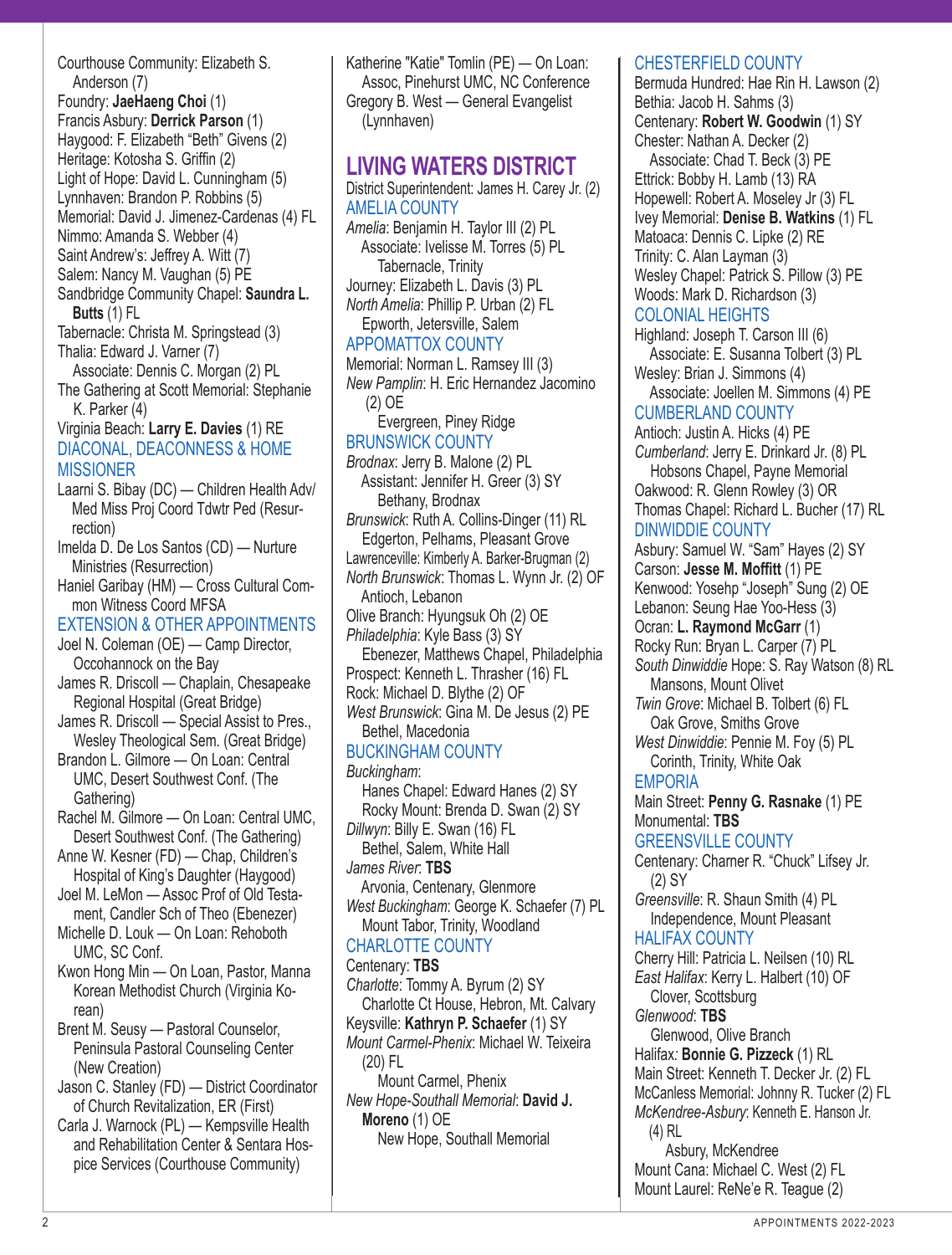Shady Grove: Johnny R. Tucker (3) FL *South Halifax*: Robert F. Hardy IV (3) RL Cedar Grove, Harmony Union: **TBS HOPEWELL** First: Scott R. Honaker (3) PE Wesley: Maggie L. Hasselbach (3) FL LUNENBURG COUNTY Kenbridge: Kye Moo Ryu (2) OF *Lunenburg*: Michael G. Day (4) RL Antioch, Williams Plantersville: Ralph L. Moore (19) LM Victoria: J. Randall Kiel (5) FL MECKLENBURG COUNTY Boydton: Raleigh M. Felton III (5) RL Centenary: J. Randall Kiel (2) FL Easters: Jody R. Jessup (3) OR Jamieson Memorial: **James A. Bollinger** (1) FL LaCrosse: Jerry B. Malone (8) PL *Lakeland*: William A. Greer (4) FL Kingswood, Rehoboth *North Mecklenburg*: Michael D. Blythe (6) OF Salem, Shiloh *Providence-Trinity*: **TBS** Providence, Trinity Rehoboth: Raleigh M. Felton III (4) RL Sardis: Robert E. Dowling (4) RLOC South Hill: **Charles R. Stacy** (1) Union Chapel: John E. Conner (10) RE *West Mecklenburg*: James H. Fry III (5) PL Ephesus, Fields, Friendship Zion: Robert I. Ledbetter (7) LM NOTTOWAY COUNTY *Burkeville:* Jung Ho Kim (3) OE Bethel, Wards Chapel Crenshaw: Nadeem A. Khokhar (5) PE Crewe: Laney S. Spigener Jr. (5) *East Nottoway*: Randal L. Baisey (5) FL Butterwood, Grace, Rocky Hill *Nottoway*: Dan E. Walker (6) RL Bethel, Saint John's *Nottoway-Lunenburg*: Michael A. Johnson (10) FL Laurel Hill, Saint Mark's, Thrifts Chapel **PETERSBURG** Gathering at Washington St : Audrey D. Smith (2) FL Saint Mark's: Joellen M. Simmons (4) PE Trinity: Craig A. Buxton (3) RHL Washington Street: Thomas F. Lester (7) PL PRINCE EDWARD COUNTY Farmville: Susie H. Thomas (3) Meherrin: Melissa B. Urban (2) SY *Prince Edward*: Stanley Covington (2) SY Beulah, Mount Harmony, Mount Pleasant *Prospect*: Loretta A. Benninghove (3) RE Olive Branch, Prospect, Smyrna

PRINCE GEORGE COUNTY *Prince George*: Gary G. Denette (2) FL Newville, Salem *Prince George Cooperative Parish*: Michael E. Baugham (6) FL Associate: Deborah F. Baugham (6) PL Blandford, Garys, Salem Sycamore: Hyo Gyum Kim (2) OE Trinity: Theresa M. Swindell (4) FL SOUTHAMPTON COUNTY *Boykins*: **R. Keith Jordan** (1) SY Boykins, Branchville, Persons *Capron*: Frederick C. Brockhausen III (5) FL Capron, Drewryville, Joyner, Vincents Grove Courtland: **Michael W. Harrington** (1) FL Grace Memorial: Darwin G. Edwards (3) RL High Street: Luis E. "Ned" Alderman (2) *Newsoms*: **Paul D. Larrimore** (1) FL Barnes, Newsoms SUFFOLK Magnolia: Sheena A. Laine (4) FL Main Street: Richard L. Meiser Jr. (5) Oxford: **TBS** Providence: Lisa S. Meyers (3) FL Somerton: **David W. McMillan** (1) SY Whaleyville: **Jennifer A. Rennie (**1) SY SURRY COUNTY *Rocky Hock-Ivor*: **Richard E. Speirs** (1) LM Ivor, Rocky Hock *Surry*: Donald L. Blagg (2) RL Oak Grove, Surry SUSSEX COUNTY Concord: **Carrie D. Moffitt** (1) PE Fort Grove: R. Shaun Smith (6) PL Lebanon: Donna B. Smith (8) AM Sharon: Tammy Cox (3) PL Wakefield: Glenn P. Riggs (7) PE *Waverly-Carsley Cooperative Parish*: Steven C. Snodgrass (4) FL Carsley, Waverly EXTENSION & OTHER APPOINTMENTS Kimberly A. Barker-Brugman — CEO, Soul Story Ministries (Lawrenceville) Timothy A. Beck—District Director of Vision and Vitality Joshua K. Blakely (PD) — Dir of Brock Experiences, Longwood Univ (Farmville) Lyndsie N. Blakely (FD) — Birth Doula (Farmville) Gilbert M. Elder (RL) — Chaplain, Prince George Fire & EMS (Prince George) Jasmyn C. Graham (FL) — Dir Wesley Found., Va State University (Ettrick) J. Stanley Hargraves — Registrar, Union Presbyterian Seminary (Chester)

Justin A. Hicks (PE) — Campus Min of Longwood/Hampden-Sydney Wesley Fndt (Antioch)

- Anthony J. Hunley (AF) Chaplain, US Army, Fort Lee
- Robin C. Moore (FL) Dir. Spiritual Care Jackson-Feild BHS (Concord)
- Tasi B. Perkins Chaplain, Univ of Vermont Medical Center (Buckingham)
- T. McKennon Shea Jr. Assistant VP of Development, High Point U (Farmville) Myron Simmons — Epworth-Fairfield, NC
- Conference (Prospect) Donna B. Smith (AM) — Lebanon & Chap.,
- Greensville Corr Ctr (Lebanon) John D. White (FD) — Autism Teacher,
	- Chesterfield County Schools (Chester)

# **MISSION RIVERS DISTRICT**

District Superintendent: Charles F. Ledlum-Bates (4)

# CAROLINE COUNTY

Bethel: **Justin L. Williams** (1) FL Bowling Green: Lynn M. Barbour (3) PL *Caroline*: Jonathan B. Baker (2) FL Mount Vernon, Saint Paul Hopewell: Jack T. Bailey (3) FL Rehoboth: Christopher C. Watson (8) Shiloh: Jarvis E. Bailey (6) PL Wrights Chapel: Charles E. Tillapaugh (31) CHARLES CITY COUNTY Memorial: **Kathleen M. Monge** (1) RE ESSEX COUNTY *Essex-King and Queen*: Paulette D. Almond (2) FL Lebanon, Providence, Trinity Tappahannock Memorial: Rebecca L. Minor (3)

FAUQUIER COUNTY *Cedar Run*: Joe S. Little Jr. (12) FL Trinity, Wesleyan Grace: Larry G. Jent (4) Liberty: **Debra A. Straughter** (1) RL Midland: Barbara H. Jamieson (10) RL Morrisville: Elizabeth S. Glass (9) Mount Horeb: **Larry G. Jent** (1) Remington: Donald E. Williams (4) FL

#### **FREDERICKSBURG**

Fredericksburg: Regina L. Anderson-Cloud (5) Associate: **O. Freedman Kim** (1) FL Associate: Chelsea A. Morse (3) PE Associate: Mary E. McGhee-Pasternak (2) PL

Hillcrest: Justin L. Williams (13) FL GLOUCESTER COUNTY

Bellamy: **Edward R. Walker** (1) Bethany: Moonsup Paul Song (2) Bethlehem: Charles S. Winner (3) RE Locust Grove: Booker D. Brown Jr. (5) FL Mount Zion: Calvin J. Griffin (3) New Hope: **John M. Dey** (1) OF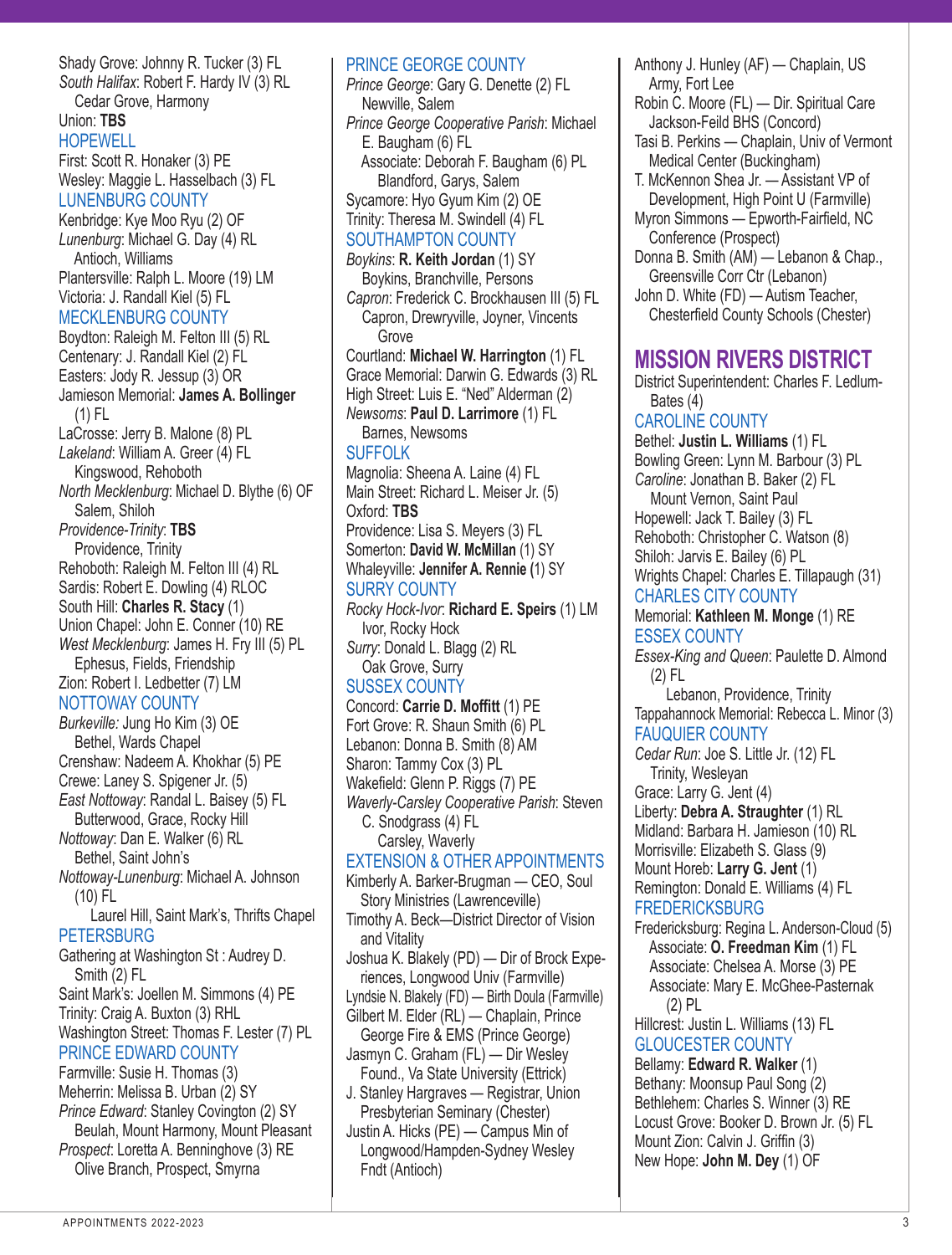*Salem-Olive Branch*: Ann On-Lin Tang (6) Olive Branch, Salem Singleton: Calvin J. Griffin (13.5) Susanna Wesley: Thomas G. Tipton (3) HAMPTON

Bethany: **Jeffery L. Cannon** (1) RE Central: Charles S. Winner II (2) PL First: **Norman G. Tippens** (1) RE First (Fox Hill): Brian K. Sixbey (13) Fox Hill Central: Eric J. Vaudt (9) Phoebus: H. Ellis Crum (2) PL Saint James: Michael L. Nelson (7) Saint Mark's: Deborah S. Clark (5) FL Wallace Memorial: Janice Y. Commander (3) RE Wesley: Gretchen O.S. Nelson (7) ISLE OF WIGHT COUNTY

Benn's: Ileana R. Rosario (2) Bethany: J. Christopher Andress (3) *Oak Grove-Riverview*: **Michael D. Guminsky** (1) SY

 Oak Grove, Riverview Trinity: Daniel E. Elmore (5) Uzzell: **Michael D. Guminsky** (1) SY Woodland: Daniel Gilseok Na (3) OE JAMES CITY COUNTY

Mount Vernon: **Candace L. Martin** (1) New Town: **Gregory B. West** (1.5) Wellspring: Edward A. Hopkins (13) KING AND QUEEN COUNTY

Mizpah: Stephen C. Hundley (3) RE Shackelfords Chapel: **John M. Dey** (1) OF Shepherds: Stephen C. Hundley (3) RE KING GEORGE COUNTY

Dahlgren: George M. Warner Sr. (2)

Fletchers Chapel: **Barbara D. Lewis** (1) FL Trinity: Kevin F. Elmore (2) PE KING WILLIAM COUNTY

Epworth: Jonathan B. Baker (11) FL McKendree: **Elizabeth A.B.** '**Libby' Hadley** (1) SY West Point: Betsy Basehore (2) RE

LANCASTER COUNTY

*Bethel-Emmanuel*: Evelyn L. Penn (2) FL Bethel, Emmanuel

Irvington: **Jon B. Davis** (1) PL Kilmarnock: Penny P. Cory (10) White Stone: **James R. Rodden** (1) MATHEWS COUNTY

*Bethel-Saint Matthew*: Kristie A. Askew (2) FL Bethel, Saint Matthew *Beulah-Saint Paul*: Delia M. Parrish (12) Beulah, Saint Paul Central: Ji Hoon Choi (8) Mathews Chapel: Marcus M. Stallworth (2) FL Salem: **Jesse C. Blythe** (1) PL

Lower Church: Yosub Namgung (2) *Middlesex*: Fred Ouma Okello (2) FL Forest Chapel, Old Church Urbanna: Robert Bruce Johnson (6) NEW KENT COUNTY *New Kent*: Timothy M. Porter (4) FL Pamunkey, Tabernacle NEWPORT NEWS Asbury: Forrest H. Teague Jr. (2) Christ: Tom Matthew Stevens (3) FL First: Elizabeth A. Lutz (6) Grace: Forrest H. Teague Jr. (8) (13) OE Parkview: C. Leon Basham Jr. (2) PL Trinity: Burton L. Mack (4) OR NORTHUMBERLAND COUNTY Bethany: Derek E. Tomek (6) FL Bluff Point: Jesse C. Blythe (2) PL Galilee: Carl L. Perez (8) Heathsville: Corey McConville (2) PL Henderson: Han Yi (5) PE Melrose: **TBS** Mila, Wicomico *Northumberland*: John C. Wright (6) FL Afton, Fairfields Rehoboth: Donna M. Blythe (11) PL POQUOSON Tabernacle: Robert E. Cooper (2) Associate: **TBS** Trinity: Patricia Anne Riggs (6) RICHMOND COUNTY *Richmond*: **Richard N. Lahey** (1) SY Calvary, Hopewell, Oakland Warsaw: **Betty Jo Sims** (1) RL SPOTSYLVANIA COUNTY Eastland: Robert W. Gochenour (2) Peace: Scott D. Hopkins (6) (2) RE Olivet, Shady Grove Tabernacle: Theodore Smith (2) Wilderness Community: **Bradford L. Phillips** (1) RE Zion: Geraldine R. Burkholder (2) RL STAFFORD COUNTY Andrew Chapel: **Anji Budzynski** (1) SY Antioch: **Kenneth P. Woodie** (1) PL

*West Mathews*: Jennifer A. Mercer (4) FL Emmanuel, Grace-Providence MIDDLESEX COUNTY Clarksbury: Kenneth E. Cleveland (9) FL Chestnut Memorial: **Kenneth S. Waclo** (1) Holy Cross International: Yoon-Seok Choi Warwick Memorial: **Esther N. Agbosu** (1) Associate: Angeline M. Hoen (2) FL *Mila-Wicomico*: Donna M. Blythe (15) PL *Shady Grove-Olivet*: Kathy B. Gochenour Ebenezer: Emily A. Moore-Diamond (2) Associate: Jeffery R. Harrison (2) OE Love Your Neighbor Network: **Donovan Archie** (1) FL Falmouth: Kenneth P. Woodie (4) PL New Hope: Robin G. BeMiller (4) PE Regester Chapel: Lyle E. Morton (3) Saint Matthias: Bert L. Cloud (5) WESTMORELAND COUNTY Andrew Chapel: Donna W. Taylor (2) OF *Carmel-Coles Point*: Mark A. Lawrence (2) FL Carmel, Coles Point Colonial Beach: **Joshua M. Hagstrom** (1) PE Ebenezer: Rebecca L. Rumburg (10) Edgewater: Jon B. Davis (10) PL Grace: Michael A. Liskiewicz (5) PL *Montross*: David C. Lagerveld (5) RE Lebanon, Providence WILLIAMSBURG Williamsburg: David J. Rochford III (3) Associate: Meghan Roth Clayton (6) YORK COUNTY Crooks Memorial: **Byung Chul Sung** (1) Providence: Lisa R. Blackmonson (4) Saint Luke's: **Seonyoung Kim** (1) Associate: **Megan N. Collins** (1) PD Zion: David C. Magruder (9) DIACONAL, DEACONNESS & HOME **MISSIONER** Susan Lewandowski (DC) — GED Instr., Rappahannock Regional Adult Ed. (Fredericksburg) EXTENSION & OTHER APPOINTMENTS Mi Sook Ahn — Chaplain, Montgomery **Hospice** Max W. Blalock (OE) — Campus Minister, William and Mary Wesley Foundation (Wellspring) Daniel H. Burch (PE) — On Loan: Claylick UMC, KY Conf. (Antioch) Dwight A. Hughes — Pastoral Counselor, Insight Counseling Centers, Nashville, TN Jeongin Kim—Military Chaplain, Fort Benning Ministries (Fredericksburg) liamsburg)

4 APPOINTMENTS 2022-2023 Deborah E. Lewis — Appointed to attend school at William and Mary (Williamsburg) Chelsea A. Morse (PE) — Community Ministries Chaplain, Micah Ecumenical Melody Porter (AF) — Director, Office of Community Engagement, William & Mary Koren B. Robins — On Loan: Pastor, Orange UMC, North Carolina Conference (Wil-Elizabeth Snader (PD) — Campus Minister, University of Mary Washington Debra A. Straughter (RL) — Chaplain, Affinity Care of Virginia (Liberty)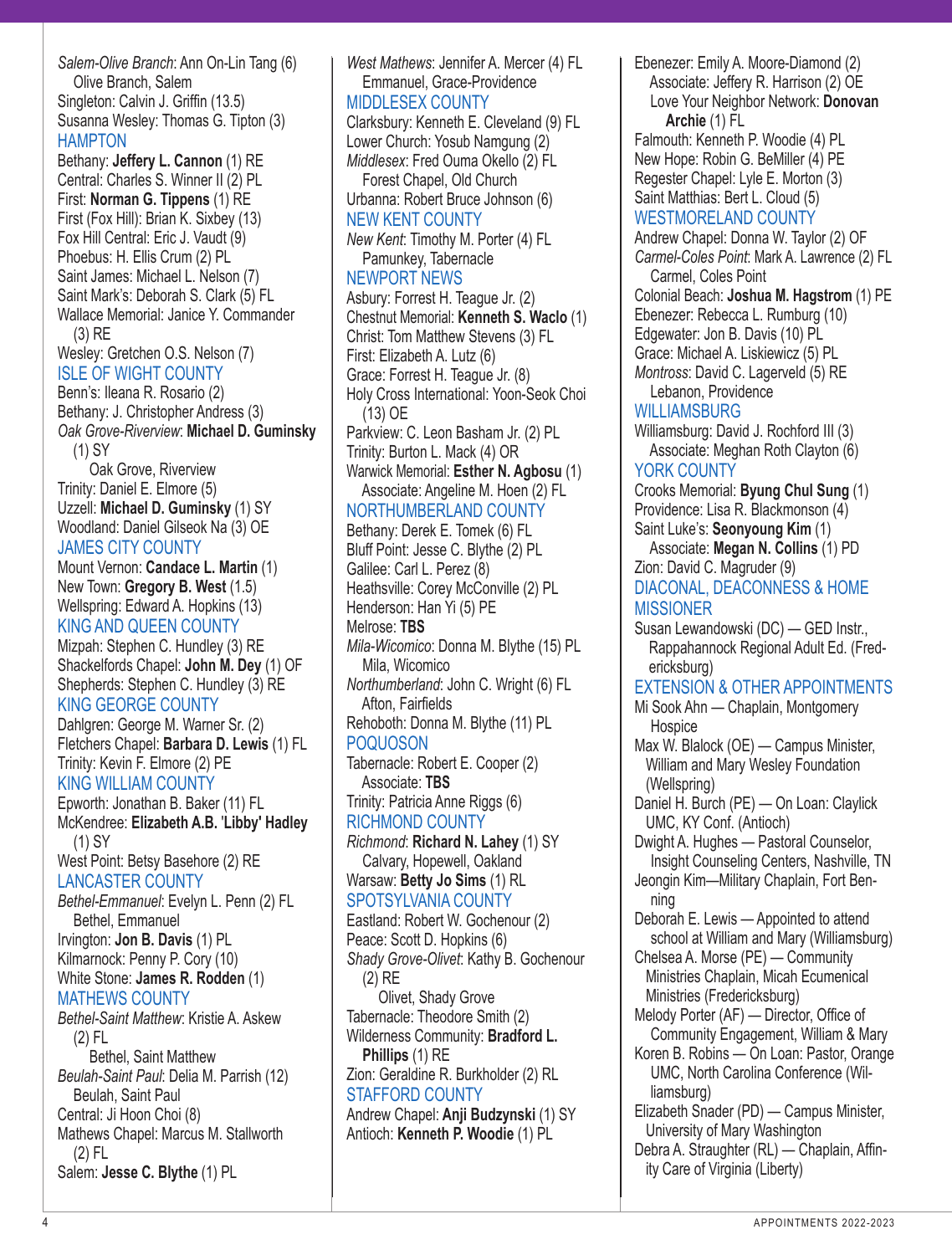## **MOUNTAIN VIEW DISTRICT**

District Superintendent: Denise P. Bates (4) AMHERST COUNTY

Amelon: David P. Edinger (2) AM Emmanuel: Nancy C. Johnson (10) FL Monroe: Daniel R. Dibble (2) PL *Mount Tabor-Smyrna*: Joyce Austin (15) LM Mount Tabor, Smyrna APPOMATTOX *Appomattox Circuit*: John E. Flood Sr. (5) FL Mount Comfort, Trinity Bethel: James W. Martin (4) RL BEDFORD Calvary: Michael W. Miller (16) PL Cove: B. Gail Mabe (4) SY Emmaus: **Tina B. Yates** (1) FL Forest: Charles E. Johnson Jr. (2) PL Main Street: Dawn M. Compton (3) Mount Olivet: Daniel R. Dibble (2) PL BEDFORD COUNTY *Bellevue*: Phillip C. Showers (2) FL Bethany, Oakland *Bethesda-Patmos Cooperative Parish*: **George J. 'Jack' Davis Jr.** (1) FL Bethesda, Patmos Bethlehem: **Scott E. Davis** (1) Associate: Susan M. Hughes (5) FD *Center Point-Salem*: William R. Clark (11) PL Center Point, Salem *Ebenezer-Otterville*: Mark Wilkerson (18) LM Ebenezer, Otterville Epworth: **Jane L. Whitehead** (1) FL *Huddleston-Mount Horeb*: **TBS** Huddleston, Mount Horeb *Kelly Circuit*: Mark W. Tucker (13) PL Mount Zion, New Hope Lebanon: Ronald T. Davidson (4) RE Leesville: **Jeongseung Lee** (1) OE Mountain View: Steven L. Propst (14) *Otter*: Russel K. Alden (3) PL Ephesus, Nicopolis *Peaksview*: Russel K. Alden (7) PL Hickory Grove, Wilsons Shiloh: Steven Kidd (2) PL Union: Dennis Van Aalsburg (6) SY CAMPBELL COUNTY Bethany: Jennifer V. Moore (8) FL Bethlehem (Concord): Rick Duncan (4) OR Brookneal: Willie B. Guill Jr. (6) RE Indian Hill: James D. Stevens (9) ROF Lane Memorial: Benjamin E. Horrocks (7) Mead Memorial: David Worley (2) SY Mount Hermon: Jeongseung Lee (4) OE Mount Zion: Charles E. Johnson Jr. (2) PL New Bethel: Rick Duncan (2) OR *New Hope-Sharon:* Richard H. Ecklund (3) RE New Hope, Sharon *Providence-Whites*: **Stepehn P. Stadtherr** (1) SY Providence, Whites

Rustburg: **Matthew B. Laskey** (1) FL Salem: Charles E. Schooler (17) FL Timberlake: Bradley A. McMullen (7) Wesleybury: William A. Smith (11) SY *West Campbell*: Yusang Chung (3) OE Evington, Lambs DANVILLE Fairview: Lea S. Wright Jr. (3) RE Grace Design: **Winston Crichlow** (1) RE Mount Vernon: Jae W. Cho (4) OF Saint Luke's: **Timothy J. Barth** (1) Trinity: Barbara A. Cousar (3) RE *Wesley Chapel-Rock Springs*: Ryan S. Ware (5) PE Rock Springs, Wesley Chapel FLOYD COUNTY Harris Chapel: Marcus C. Wood (17) PL FRANKLIN COUNTY Bethlehem: Jason L. Bryant (2) FL Burnt Chimney: **Anthony C. Budzik** (1) FL *East Franklin*: **Kay Barstow Gentry** (1) RE Crafts, Penhook Fork Mountain: D. Chris Bennett (2) RL Gogginsville: Kathryn F. Budzik (9) FL Highland: **Laurice F. Jones-Wilks** (1) RL Red Valley: Jaeyong Song (6) Redwood: Clayton W. Payne (4) Co-Pastor: Sarah E. Payne (4) Rocky Mount: William J. Waller (7) Saint James: Mary S. White (15) RE *Upper Franklin Cooperative Parish*: Anthony C. Budzik (6) FL Flint Hill, Rehoboth *Washington Cooperative Parish*: **Jeffrey T. White** (1) PL Epworth, Halesford *West Franklin*: Jimmy D. Calhoun (4) OF Bethany, Maple Grove HALIFAX COUNTY Cascade: Michael W. Lewis (2) PL HENRY COUNTY *Axton*: Brian R. Mallary (3) FL Beckham, Carroll Memorial, Irisburg Bethel: W. Tom Blair (2) SY Chatham Heights: **Steven W. Weedling** (1) *Fieldale-Mount Bethel Cooperative Parish*: David G. McEntire (2) OF Fieldale, Mount Bethel Granbery: W. Tom Blair (2) SY Pleasant Grove: **Steven W. Weedling** (1) Ridgeway: Michael W. Lewis (2) PL Smith Memorial: Daniel W. Guenther (3) FL Stanleytown: David A. Westmoreland (9) FL **LYNCHBURG** Boonsboro: Bart A. Fletcher (4) Centenary: Michelle M. Kim (4) Chestnut Hill: Adam J. White (2)

Assistant: **Erin J. Long** (1) SY

Christ's Community Fellowship: Temera J. Tatem (2) OE *Court Street-Marsh Memorial*: William T. Burleigh (7) FL Court Street, Marsh Memorial Fairview: Temera J. Tatem (2) OE Forest Road: Elizabeth W. Ecklund (2) RE Fort Hill: Marc D. Brown (4) RE Heritage: Amy B. Coleman (4) Associate: Taeshin Kim (2) FL Jackson Street: Reason A. Chandler Sr. (10) FL Peakland: **Joseph J. Cailles** (1) Associate: Andrew C. LaBar-Dietz (3) PD Tyreeanna: James W. Martin (23) RL **MARTINSVILLE** First: **Faith Weedling** (1) Wesley Memorial: **D. Chris Bennett** (1) RL PATRICK COUNTY Creaseys Chapel: **Tammpy P. Franklin** (1) FL Associate: **John B. Franklin** (1) FL Fellowship: **Mark R. Collins** (1) PL Mountain View: Terry F. Martin (18) PL *North Patrick*: David R. Gaylor Jr. (5) FL Ross Harbour, Woolwine *Patrick*: **Tammy P. Franklin** (1) FL Associate: **John B. Franklin** (1) FL Concord, Nettle Ridge, New Hope Providence: Keith L. Vernon (9) PE Salem: John B. Franklin (11) FL Stuart: Thomas B. Shepherd (16) PITTSYLVANIA COUNTY Anderson Chapel: **Ronald L. Gibson** (1) FL Anderson Memorial: R D. Gunsalus (4) RE Brosville: Intek Oh (7) Calvary-Kerns Memorial: Margaret C. Roach (4) PL Calvary, Kerns Memorial Concord-Mount Pleasant Cooperative Parish: Tobias B. Lutz (8) FL Concord, Mount Pleasant Floral Hills: **Ryan S. Ware** (1) PE *Fowler Memorial*: **Elaine J. Brown** (1) PL Bethany-Ebenezer, Mount Airy Harmony-Swansonville: John A. Bright (4) Harmony, Swansonville Hopewell: **Ronald L. Gibson** (1) FL Hurt: James F. Brown (4) RL *Mount Airy*: Kyle D. Uselton (8) SY Providence, Republican Grove, St Andrew Mount Olivet: **Patricia C. Kelley** (1) FL *New Bethel-Motley*: Michael S. Morris (7) FL Motley, New Bethel Oakland: John M. Kelley (2) FL *Payneton-Siloam*: Betty D. Marshall (2) RL Payneton, Siloam *Smith Mountain*: Mount Zion: Rodney Newbill (7) SY New Ridgeway: Ricky R. Scott (8) SY Watson Memorial: Patricia C. Kelley (2) FL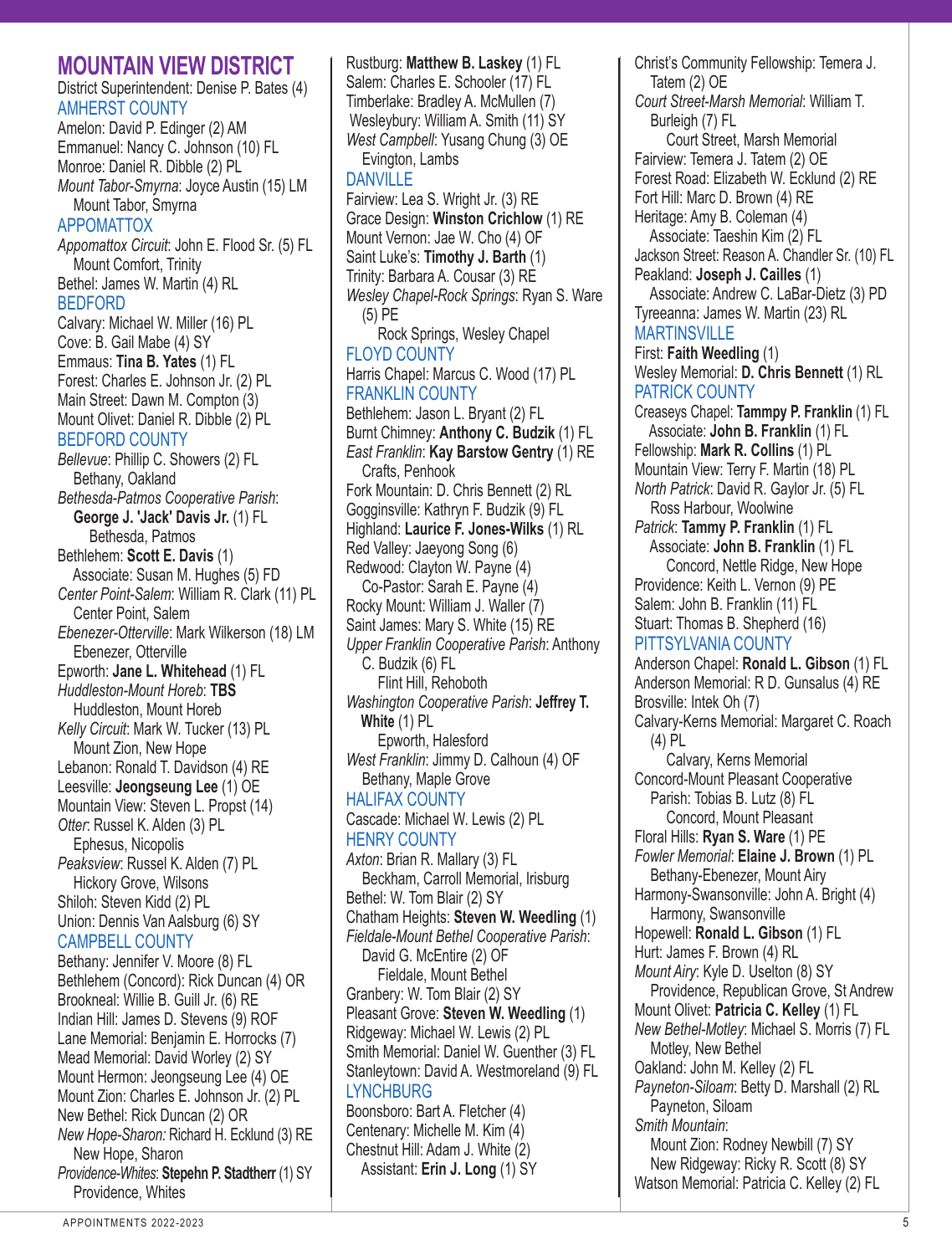Whitmell-St. John's Cooperative Parish: Wayne C. Moore (8) Saint John's, Whitmell Zion: Hosub Sung (2) FL DIACONAL, DEACONNESS & HOME **MISSIONER** Elizabeth Nichols (DC) — Church & Com-

munity Worker, Jubilee Project Lynn M. Meeks (DM) — Dir of Music Min/ Organist, Rocky Mount (Rocky Mount) EXTENSION & OTHER APPOINTMENTS Dori L. Baker — Sr Fellow, Rsrch & Lrnig,

- Forum for Theol Explo (Peakland) Benjamin D. Burks — Executive Director, Brandon Oaks Lutheran Home (Bethle-
- hem) Susan M. Hughes (FD) — New Tomorrows Pgm Dir Lake Christian Ministries
- (Bethlehem) Thomas L. Swingle (PE) — On Loan: Susquehanna Conf.
- Leigh Anne Taylor (FD) District Revitalization Coordinator (Fort Hill)

# **NORTHERN VIRGINIA DISTRICT**

District Superintendent: Sarah L. Calvert (2) ALEXANDRIA Beverley Hills: Deborah D. Porras (7) Del Ray: David R. McWilliams (8) Fairlington: Janine Howard (4) Min of Congregational Family Life: Christian S. White Jr. (12) FD New Life International (Alexandria and Fairfax Campuses): John Obeng (6) Roberts Memorial: James G. Daniely (8) RE Saint James: James E. Henry (31) Trinity: Grace S. Han (5) Washington Street: Thomas G. James (8) ARLINGTON Arlington Korean: Young Sung Ryu (6) PE Arlington Temple: **Martha C. Ringenbach** (1) Calloway: DeLishia A. Davis (6) OE Calvary: Matthew G. Smith (9) Central: Sarah M. Harrison-McQueen (9) Cherrydale: Dawn-Marie M. Singleton (3) Clarendon: Tracy M. Wines (9) Associate: Nilse Furtado-Gilliam (2) PE First Vietnamese-American: Hieu D. Phan (10) Mount Olivet: **Sara Porter Keeling** (1) Associate: D. Teer Hardy IV (6) Associate: Jeffery H. Goodman (11) PL Walker Chapel: M. Lynne Alley-Grant (4) FAIRFAX Fairfax: David J. Bonney (8) Associate: Pamela B. Kipps (4) FL Kids Ministry Director: Angela L. Schroeder (2) PD

#### FAIRFAX COUNTY

Accotink-Cana: Joo Sup Park (9) OE Aldersgate: J. Randall Orndorff (4) Associate: Jonathan F. Poarch (2) PE Andrew Chapel: Matthew B. Sergent (5) Associate: **Sherry Heitpas** (1) PL Annandale: Jason A. Micheli (5) Associate: Peter B. Kwon (6) FL Dir of Mission: **Nicole M. Crouch** (1) OD Bruen Chapel: Betsy T. Hudson (2) PL Burke: Jason W. Snow (7) Associate: Evelyn M. Archer-Taminger (2) PE Cameron: Oliver J. Box (10) Centreville: William B. Montgomery II (7) Dir. of Missions and Communications: **Philipp Mohr** (1) PD Chesterbrook: William T. Chaney Jr. (2) OE Christ: D. Todd Schlechty (2) Associate: Hyungkyun Kim (3) FL Christ Online: Anthony J. Arnold (6) Church of the Good Shepherd: Eric C. Song (7) Community of Faith: Robert E. Vaughn Jr. (25) Cranford: **Hee Won Cho** (1) Culmore: Nelson J. Neil (7) PL Associate: Elizabeth H. Neil (7) PE Dranesville: Ki C. "Keith" Lee (2) First Korean: Sung H. Chung (19) OE Floris: Thomas M. Berlin (26) Associate: Barbara F. Miner (17) FL Associate: **Lauren S. Todd** (1) FL Associate: Isaiah J. Park (2) PE Restoration Loudoun: John J. McGlothin (5) FL Restoration Reston: Daniel D. Park (2) Franconia: Melissa D. Porter-Miller (6) Friendship: **James E. Harrington** (1) FL Great Falls: Livingstone S. Dore (7) Herndon: Jonathan J. Page (5) Associate: **Scott Bach-Hansen** (1) PL Hope: **Samuel Addo-Donkoh** (1) PL Kingstowne Communion: Michelle L. Matthews (8) Korean United Methodist Church of Greater Washington: Younghoon Kim (4) OE Associate: **Jungmin Byon** (1) OE Associate: U. Tarah Lee (5) FL Associate: Daniel J. Cho (5) Associate: Jong Nam Kim (4) PE Korean of Koinonia: Young Bong Kim (7) Lincolnia: Raymond A. Max-Jones (9) OE Messiah: Reginald D. Tuck (9) Associate: Pia L. Diggs (5) OF Mount Vernon: Jay L. Campbell (5) New Light: Samuel E. Kim (8) OE Oakton: Ashley B. Allen (3) Pender: William M. White (3) Rising Hope Mission: Kameron M. Wilds (3) Associate: **Alyssa M. Densham** (1) FL Saint George's: Sandra B. Plasters (3)

Saint John's: Jae W. Park (5) Saint Luke's: Aslam Barkat (9) OR Saint Matthew's: Michael W. Plasters (3) Associate: Seokchane Suh (2) PE Associate of Senior Adults Ministry and Visitation: William E. Moberly (10) PL Saint Stephen's: **R. Spencer Broce** (1) Associate: **Minoo W. Kim** (1) Silverbrook: Timothy M. Blake (2) PL Sleepy Hollow: Jennifer L. Ailstock (18) FL Smith Chapel: Ho Kang (5) PL Springfield: John Phillip Woodson (2) FL Associate: **Lauren L. Geraghty** (1) PL Sydenstricker: Donald A. Jamison (7) Associate: Eric D. Kleppinger (4) PL Planter: **Robert N. Riggles** (1) PE Trinity: Neil R. Hough (3) Associate: Eileen F. Gilmer (10) FL United Christian Parish: Beth Williams (6) MOD Co-Pastor: Marcus Leathers (5) MOD Vale: Jeffrey J. Haugh (9) Vine: Katherine C. Phillips (2) Associate: **Jack Lee** (1) FL Washington Farm: **Claire B. Miller** (1) PE Wesley: **Jiyeon Kim** (1) Wesley: Lydia E. Rodriguez Colon (9) Associate: Angel M. Martinez-Ortiz (5) RL Woodlawn-Faith: Brian K. Brown (7) FALLS CHURCH Christ Crossman: Jung P. "JP" Hong (5) Dulin: Milton D. Kirkland (23) Galloway: James E. Page Jr. (9) FL FAUQUIER COUNTY Bethel: **David Ryu** (1) FL Orlean: Jose W. Saldana (2) PL Warrenton: Timothy F. Tate (7) Associate: Carl M. Chapman (4) Wesley Chapel: **Jusung Kim** (1) OE LOUDOUN COUNTY *Aldie-Arcola Cooperative Parish*: Christopher E. Riedel (7) Associate: **Gwendolyn J. Hess** (1) PL Aldie, Arcola Ashburn Korean: Hyunsik Kang (10) OE Crossroads: Timothy L. Ward (2) Galilee: Jason B. Duley (9) Associate: Stephen M. Hall (3) RL Associate: Geitra J. Mickelson (5) PL Pleasant Valley: Eugene Kim (6) Sterling: Linda H. Monroe (3) Associate: Marcela M. Jarman (7) FL **MANASSAS** Grace: Drew V. Colby (4) Minister of Music and Organist: C. Milton Rodgers III (22) FD Minister of Faith Formation, Congregational Care, & Community Engagement: Jessica H. Lunsford (2) FD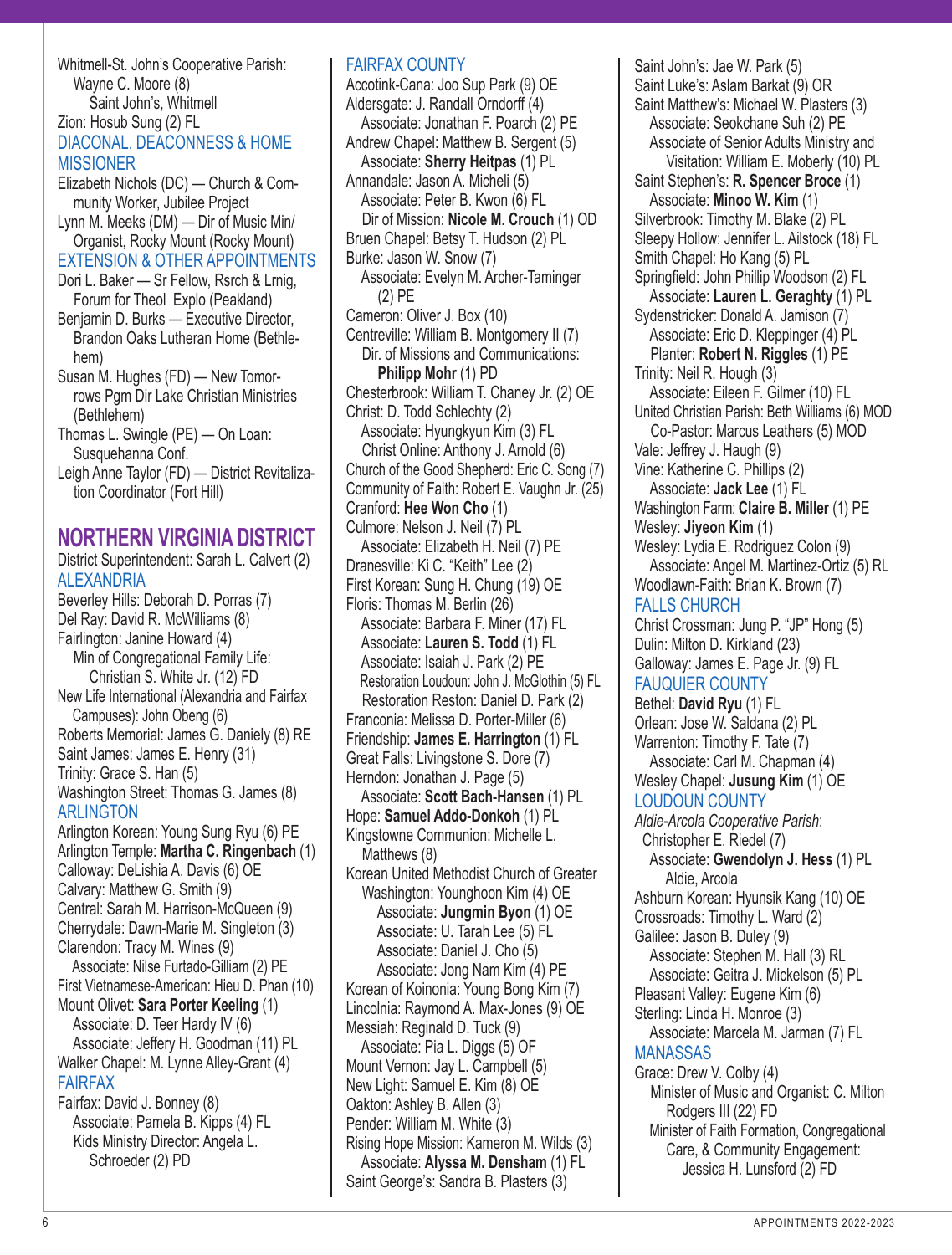APPOINTMENTS 2022-2023 7

- Saint Thomas: Abigail E. Foerster (5) Associate: Arum Kim (3) PRINCE WILLIAM COUNTY Asbury: Lacey C. Hughes (2) PL Bethel: Matthew J. Benton (3) Buckhall: Sean D. Gundry (3) FL Cokesbury: Gayle D. Porias (2) Dumfries: Dale E. Gillis (10) Gainesville: John E. Patterson (26) Gainesville Revive House Church: J. Benson McGlone (6) Ghana Wesley UM Mission: Emmanuel Nkrumah (14) Good Shepherd: **Lisa A. Barbery** (1) Associate: Wm. R. Mac McKenney (5) FL Haymarket: Brian W. Johnson (8) Nokesville: YoungMin M. Kim (6) FL Old Bridge: **Kyungsuk Cho** (1) Associate: Ronald T. Lanman (14) RL Associate: Charles M. Stribula (6) PL Prince of Peace: Genevieve M. Bowles (5) Saint Mark's: **Dyanne A. Corey** (1) OE Saint Paul: Robert F. Michalides (2) FL Spirit and Life: Mario M. Velez-Lopez (6) PL Sudley: Sung I. Yoo (3) EXTENSION & OTHER APPOINTMENTS Alison Rosner Bass — Student, Princeton Theological Seminary Michelle H. Chaney (AF) — Bi-Dist Coord for Church Revitalize. & Ldr Dvlp (Centreville) Tammie E. Crews—Student, Trevecca Nazarene University (Vine) Caitlin R. Delamar (FD) — Staff Member, Camp Don Lee (Fairlington) Tonya M. Douce — Behavioral Health Specialist for Bread for the City (Fairlington) Melissa R. Dunlap — Lead Consultant, Dunlap Consulting (Vine) Andrew S. Ensz — Dir of Arise, United College Min in NOVA (Messiah) Morgan A. Guyton — Peninsula Pastoral Counseling Center, Williamsburg VA (Burke) Gary L. Hulme — Pres./CEO Pastoral Counseling of Northern Va. (Mount Olivet) Sangkeun Kim — Prof. of Mission Study, Div. Sch. @ Yonsei Univ. (Korean United Methodist Church of Greater Washington) Chenda Innis Lee — On Loan: Regional Coord of Spirtual Formation, Pittsburgh/Butler Region, WPA Conference (Mt. Olivet) Michael T. Lott — Mount St. Mary's Maryland (Culmore) Katherine A. Malloy (FD) — Director of Lifelong Learning Programs, VA Theol Sem (Floris)
- David F. McAllister-Wilson President, Wesley Seminary (Fairlington)

IGNITE Norfolk-ODU (Community) Nickie Moreno Howard (PE) — Conference Associate Director of Learning (Dulin) Elizabeth H. Neil (PE) — Counselor, Pastoral Counseling of Northern Virginia (Culmore) Marianne E. Nassef — Chaplain, Air Force (Fairlington) Jinwook Oh (FD — On Loan: You & I Korean Methodist Church Seoul Lemuel E. Pearsall Jr. — Chaplain, US Army (Good Shepherd) R. Kendall Soulen — Prof of Systematic Theology, Candler (Annandale) Matthew T. Stevens (AF) — Navy Chaplain, Naval District Washington, DC Lawrence R. Thompson Jr. (RE) — District Director of Operations **SHENANDOAH RIVER DISTRICT** District Superintendent: Victor R. Gomez (5) AUGUSTA COUNTY *Annex-Crimora*: Blair C. O'Quinn (2) FL Annex, Crimora Bethany: **Blaine H. Thomas** (1) FL Harriston: I. Cameron Carte (2) PL Mount Bethel: Ansel T. Seeds Jr. (2) SY Mount Pisgah: **Ashley N. Oliver** (1) FL Mount Zion: A. A. Tuten (7) PL New Hope: Michael B. Reaves (4) Parnassus: Shawn M. Cook (2) FL Sangerville: Gary M. Monroe (12) PL Verona: **Edward F. Rigg** (1) Aisle 7 Fellowship: Shawna N. Hiner (5) FL Weyers Cave: Amy E. Pannell (2) CLARKE COUNTY *Boyce-Millwood-White Post*: Harry G. Neidig  $III(6)$  PL Boyce, Millwood, White Post Crums: David P. Graves (4) OE Duncan Memorial: James M. Smith (6) Marvin Chapel: Kenneth K. Patrick (20) RE *Paris Mountain:* Karen D. Adams (18) RL Mount Carmel, Providence Chapel FAUQUIER COUNTY Cool Spring: **Richard Bensinger** (1) PL *Linden-Markham-Marshall Cooperative* 

*Parish*: John F. Rowe Jr. (3) FL Linden, Markham, Marshall *Middleburg-Rectortown Cooperative Parish:* 

Brucetown: Susan G. Catlett (6) FL Burnt Factory: C. Steven Melester (17) AM *Cedar Grove*: Penny L. Wilson Jr. (5) RE

**Jonathan J. Lamb** (1) Middleburg, Rectortown Saint Mark's: Cynthia A. Rainger (3) PL

FREDERICK COUNTY

Joshua A. McCauley (PE) — Director,

Little Mountain, Mount Pleasant Emmanuel: **Susan G. Catlett** (1) FL *Fairview-Refuge*: Laetitia Schoeman (7) FL Fairview, Refuge Grace: **Mary J. Lock** (1) Hites Chapel: Thomas H. Stelzl (2) PL Kernstown: Gary E. Heaton (2) *Mount Olive-Relief*: Kathleen W. Haynes (3) Mount Olive, Relief *North Frederick*: **John T. Stelzl** (1) FL Rest, White Hall *Old Bethel-Welltown Cooperative Parish*: D. Chad Hrbek (3) FL Old Bethel, Welltown *Pleasant View*: Michael W. Pettry (4) FL Mount Pleasant-Lamps, Mountain View *Redland-Gainesboro Cooperative Parish*: J. Robert Schoeman (3) Gainesboro, Redland Round Hill: Larry E. Craddock (5) Shockesyville: **TBS** Stephens City: Bertina J.H. Westley (2) PE *Wesley Chapel-Pine Grove*: Philip H. Brumback (9) RL Pine Grove, Wesley Chapel **HARRISONBURG** Asbury: Susan M. Reaves (2) Associate: Yosvany Pereira Proenza (2) FL John Wesley: **Daniel K. Purdom** (1) PL Otterbein: Adam L. Blagg (9) RISE: Amanda M. Garber (13) LOUDOUN COUNTY Agape: Alphonso L. Irving (6) FL Bethany: Joshua S. King (6) Bethel: Hyunsik Kang (4) OE Evergreen: A. Mark Mrini (4) Harmony: Debra R. Lucas (5) Associate: **Maggie E. Croghan** (1) FL Leesburg: James N. Wishmyer (16) Dir of Connect MinHeather L. Wray (7) FD *Loudoun*: Cynthia A. Rainger (4) PL Unison, Upperville *Mount Olivet-Mount Pleasant*: Stephen P. King (4) Mount Olivet, Mount Pleasant *Mt. Zion-Willisville Chapel Cooperative Parish*: Tracey B. Lyons (6) PE Mt Zion (Hamilton), Mt Zion (Lees burg), Willisville Chapel Rehobeth: Hyunsik Kang (4) OE Round Hill: Daniel A. Wray (7) *Short Hill*: Bradley J. Carver (3) PL Ebenezer, Hillsboro *West Loudoun*: Bruce N. Lugn (2) RE Bluemont, Roszell Chapel PAGE COUNTY Luray: Erich D. Bennett (12) Page: Laura L. Schultz (2) OR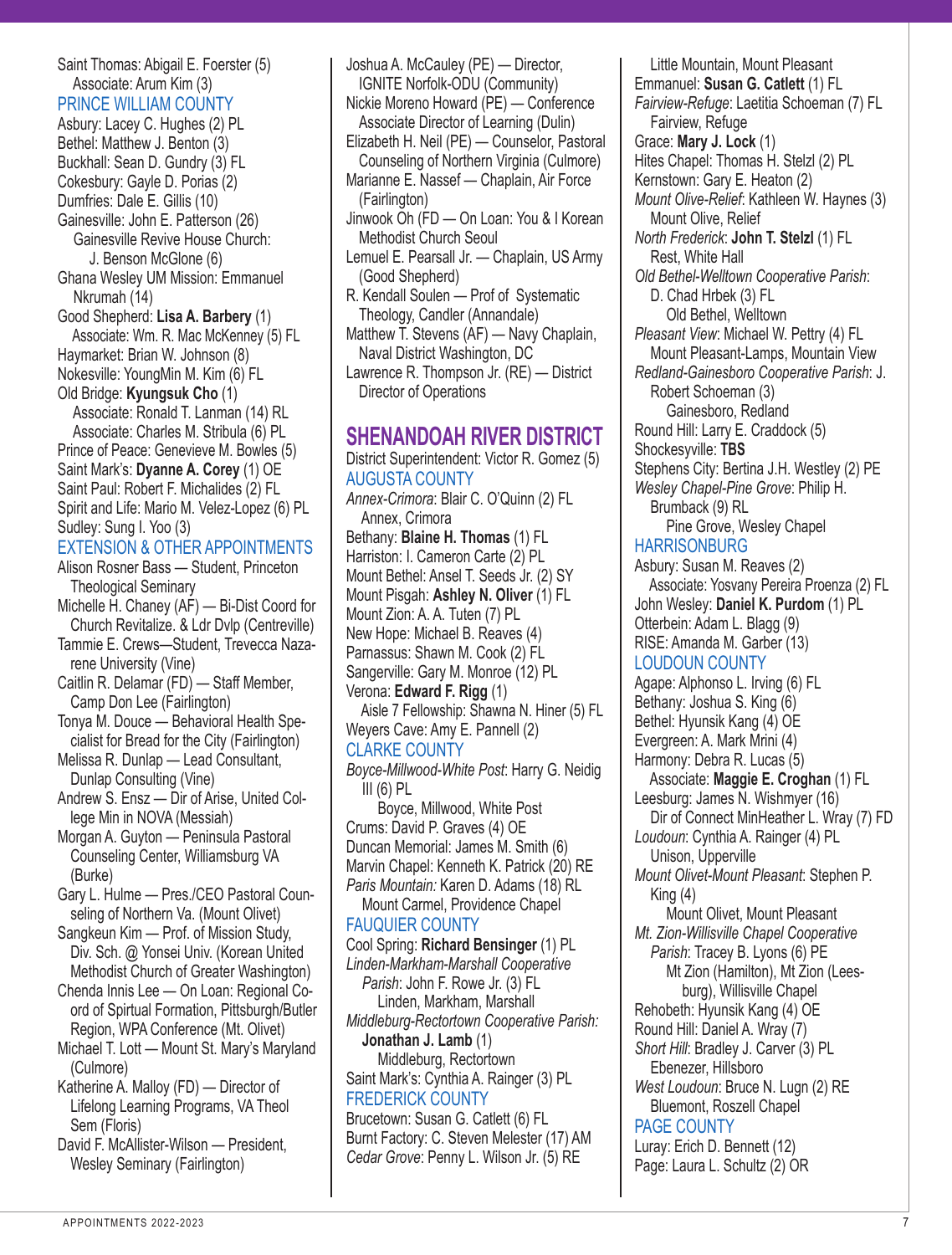*Shenandoah*: Joseph H. Amend III (3) RL Christ, Fields *Shenandoah Circuit:* Ellen H. Martin (15) PL Grove Hill, Oak Grove Stanley: **Steven E. McMillion** (1) RE ROCKINGHAM COUNTY *Blue Ridge*: Richard R. Robertson (1.5) PL Furnace, Hensley, Mount Pleasant Bridgewater: **Mary K. Dadisman** (1) Clover Hill: Sarah C. Bailey (5) PE Dayton: Jennifer L. Day (4) Elkton: Debra A. Powell (6) Evangelical: Debra A. Powell (2) *Fellowship-Linville-Edom*: **Costella L. Forney** (1) PL Edom, Fellowship, Linville First: Yun Goo Kang (2) *Fulks Run*: Linda D. Hudgins (2) FL Caplingers, Mount Carmel, Riverside Grottoes: Brian E. Posey (9) Keezletown: T. Joel Robinette (11) *Massanutten*: Brian K. Stabler (4) FL East Point, Mt Zion, Saint Peter's, Trinity McGaheysville: Ilgha M. Ilunga (2) PE Mount Clinton: **Patricia M. Meadows** (1) RE *Mount Crawford*: Brett D. Isernhagen (2) PE Mount Crawford, Mount Sidney Mount Horeb: Edward L. Steele (2) PL Mount Tabor: Gordon K. Meriwether III (2) RL *Mountain Valley-Cedar Grove*: Eduardo A. Carrillo (4) PE Cedar Grove, Mountain Valley Port Republic: **E. Thomas Murphy Jr.** (1) RE Saint James: Ashley B. Isernhagen (2) Saint Paul: Susanne H. MacTavish (6) RL *Singers Glen*: Debra C. Cline (6) Cherry Grove, Donovan Memorial Sunset Drive : **Thomas W. Lewis-Crosby** (1) Vision of Hope: **Joseph A. Shoop** (1) SHENANDOAH COUNTY Christian Newcomer: J. Richard McDowell (2) RE *Columbia Furnace-Union Forge*: W. Glen Early (8) RA Columbia Furnace, Union Forge *Edinburg*: Terry L. Hendricks (3) Saint John's, Wesley Chapel *Fort Valley*: John W. Senters (7) PL Oak Level, White Chapel *Hawkinstown-Otterbein Chapel*: Lisa Coffelt (2) LM Hawkinstown, Otterbein Chapel Manor Memorial: Stephen R. Creech (3) Mount Hermon: Joshua Orndorff (1.5) *Mount Jackson*: Lee J. Crosby (2) FL Mount Jackson, Quicksburg *Mount Olive-Shiloh*: David L. Nesselrodt (4)

RE Mount Olive, Shiloh *Shenandoah Valley*: W. Todd Gess (4.5) PL Mount Zion, Mount Zion Strasburg: John B. Haynes Jr. (9) Toms Brook: **Patricia Hernandez** (1) SY Woodstock: Keon Huh (3) WARREN COUNTY Bethel: **Suzanne S. Spencer** (1) SY Front Royal: Rachel G. Plemmons (2) PE Howellsville: **Richard Bensinger** (1) PL John Wesley: **Joseph H. Plemmons** (1) SY *Reliance-Ridings Chapel*: Andy L. Brock (3) Reliance, Ridings Chapel Riverton: C. Marc Roberson (9) *Warren*: **Anne M. Sisson** (1) FL Asbury, Bennetts Chapel, Limeton **WINCHESTER** Braddock Street: G. Kirk Nave (11) Associate: Ahnna Lise Jennings (3) FL First: Sean C. Devolites (3) *Greenwood-Market Street*: Keiko T. Foster (6) Greenwood, Market Street John Mann: Matthew B. Borbor (3) OE Macedonia: Keith E. Ritchie (3) Montague Avenue: Leah A. DeLong (2.5) RE Wesley: Matthew B. Borbor (3) OE EXTENSION & OTHER APPOINTMENTS Julie A. Haushalter — Director, Lavender Center for Education & Retreats (Vision of Hope) Shin W. Hong — Junimseun Church (Korean Presbyterian), Torrance, CA (New Hope) Courtney C. Joyner (FD) — WTS Liaison to UM Students from EMS, and Instructor of Worship, Preaching, and Formation, EMS (Port Republic) David Brent Levy — On Loan: Christ UMC, Chapel Hill, NC Gordon K. Meriwether III (RL) — Director of Congregational Vitality (Mount Tabor) Sara E. Montgomery — On Loan: Centenary UMC, South Georgia Conf. Joshua Orndorff—Student, JMU Monica T. Reynolds — Chaplain, Randolph-Macon Academy and Chaplain, US Air Force Reserves Cynthia I. Zirlott (FD) — Chaplain, Frostburg State University (First) **THREE NOTCH'D DISTRICT** District Superintendent: Hyo J. Lee (3) ALBEMARLE COUNTY

Aldersgate: Frederick W. Giessler II (4) Associate: Julie D. Nitzsche (5) PE Binghams: James F. Lacy (2) RL

Crozet: Sarah R. Wastella (7) Ivy Creek: **Gi Il Lee** (1) *Monacan Trail Cooperative Parish*: Timothy L. Worley (4) FL Batesville, Mount Olivet, Trinity Mount Moriah: Samuel R. Plymale (2) FL Restoration: Gregory E. Miller (6) PL *Southern Albemarle*: Laura A. Stratton (2) Mount Zion, Scottsville *West Albemarle*: Benjamin F. Houchens (21) PL Browns Cove, Gentry AMHERST COUNTY *Bethany-Sardis*: Robert J. Parks Jr. (4) RE Bethany, Sardis *Mount Pleasant*: **Glenn B. Dawson** (1) OF Mount Horeb, Mount Pleasant Poplar: Roger McFadyen (2) SY Wesleyan: Roger McFadyen (3) SY **CHARLOTTESVILLE** *Charlottesville City Cooperative Parish*: **Alexander B. Joyner** (1) First, Hinton Avenue Wesley Memorial: Matthew D. Seaton (2) OE CHESTERFIELD COUNTY Beulah: Donald D. Gibson (6) Associate: Daniel S. Chun (2) FL Pastor for Congregational Care: Pamela J. Anderson (2) PL Bon Air: Michel Q. Mayton (3) Brandermill: Jim C. Dunkin (7) MOD Mount Pisgah: John J. "Jay" Kelchner Jr. (2) New Life: Michael T. Maxwell (15) Providence: **L. Bryan McClain** (1) Associate: **R. Jason Elmore** (1) PL Associate: Ronald O. White (3) PL Saint Luke's: Lisa K. Sykes (12) Saint Mark's: Justin S. White (2)

Assoc. Adult Discipleship: Rachel Chen (2) PL Sherbourne: Archana Samuel (3) PL Woodlake: Gordon K. Pruitt (8)

Associate: Joshua E. Dalton (3) FL CULPEPER COUNTY

Culpeper: **Won Gyu Lee** (1) *East Culpeper*: William M. Evans (6) FL Hopewell, Richardsville *Little Fork Circuit*: Co-Pastor: Arthur L. Fellows (3) RLOC Co-Pastor: Norma Jean V. Fellows (3) OR Jeffersonton, Oak Shade, Woodland FLUVANNA COUNTY

Cunningham: Amy E. Grant (4) Haden Chapel: **Sung Woon Yoo** (1) Palmyra: **Sung Woon Yoo** (1) Salem: Rebecca L. Trovalli-Cook (4) FL *South Fluvanna*: **Martin K. Spilman** (1) RE New Bethel, Seays Chapel, Wesley Chapel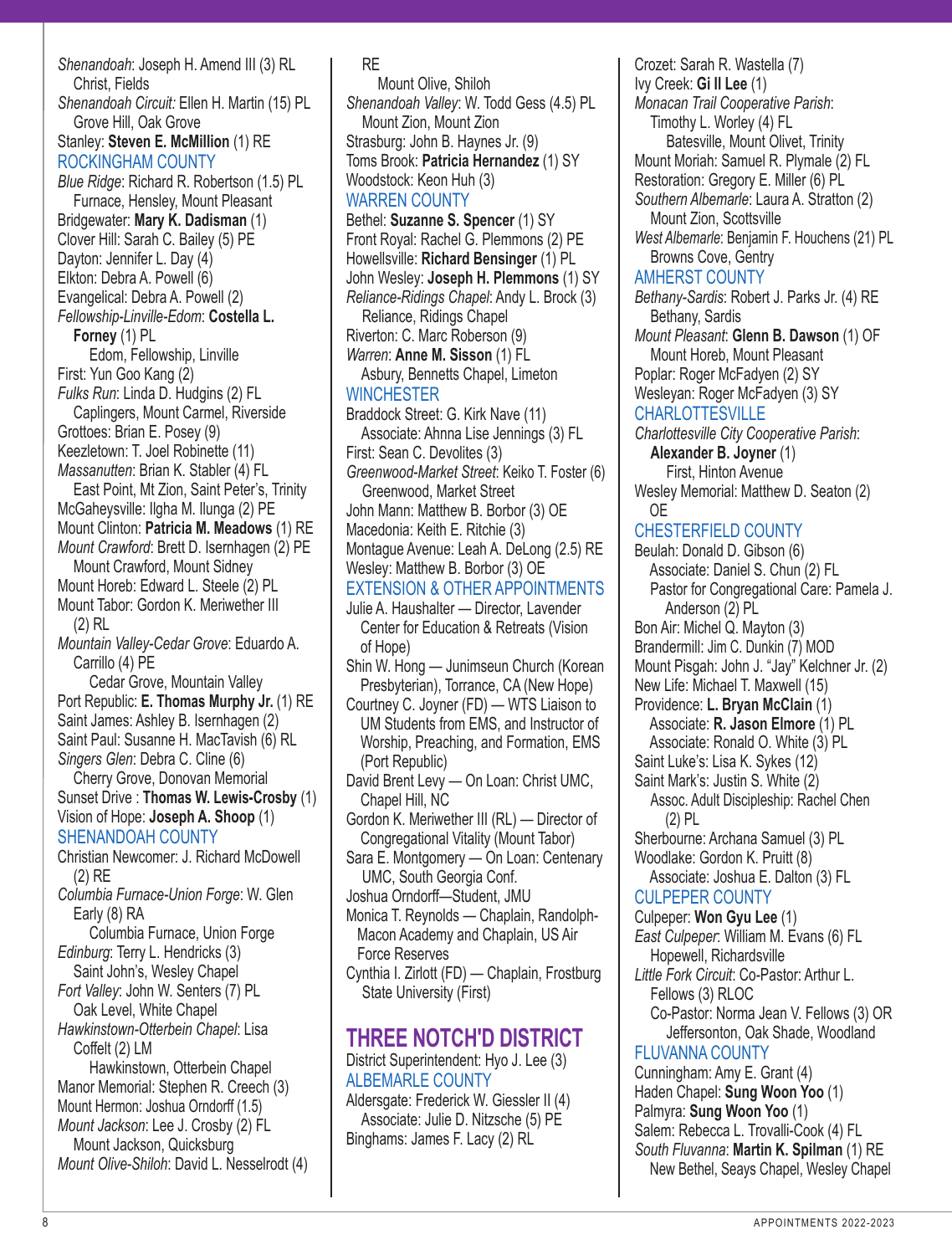#### GOOCHLAND COUNTY

Bethel: James M. Dettmer (3) FL Corinth: James E. Lavender Jr. (5) RE Saint Matthew's: Mark A. Montgomery (4)

Associate: **Charles 'Chip' Joseph** (1) FL GREENE COUNTY

*Greene*: Steve E. Chu (2) OP Mount Vernon, South River Stanardsville: **Chong Ho Yang** (1) Westover: **Thomas B. Freeman** (1) OE HANOVER COUNTY

Duncan Memorial: Michael P. Kendall (3) Dunns Chapel: **Linda Davis** (1) OF Enon: Michael A. Dettmer (2) Forest Grove: Linda E. Crabbs (10) Kenwood: **TBS** Lebanon: **Sarah G. Sealand** (1)

Mechanicsville: Amy W. Dunn (3) Mount Hermon: Joseph S. Maslanka (3) PL New Song: Chad M. Herndon (15) Prospect: Joseph S. Maslanka (3) PL Saint Peter's: Yun Chol Kim (5) Shady Grove: M. Wayne Snead (2) Shiloh: **Richard S. Gordon** (1) *West Hanover*: Owen M. Taylor (5) FL Beaverdam, Rouzies Chapel

#### HENRICO COUNTY

Christ: Nancy E. Robinson (4) FD Corinth: Teresa S. Smith (4) Discovery: J. Adam Sowder (6) Minister of Community Discipleship & Youth: Hannah N. Bryn (3) OE Fairmount: Eunji Kim (3) PL Good Shepherd: T. Bryson Smith (5) Associate: Lisa M. McGehee (13) FD Associate: Renee K. Delgado (3) PD Associate: Raja S. Kirubakaran Rajaratnam (4) OF *Greenwood-Laurel Park*: Josette L. Franklin (4) OF Greenwood, Laurel Park Highland Springs: Douglas E. Crockett (12) OE Lakeside: Mark V. Rooks (6) Laurel Hill: Hyeon Ho Lee (3) River Road: Darcey G. Johnson (8) Saint Andrew's: **Song K. 'Philip' Hong** (1) OE Shady Grove : Christina R. McLain (6) Associate: Beanie Kelly (8) FL Skipwith: T. Todd Smith (7) Trinity: **Brian D. Siegle** (1) Associate: Hung Su Lim (4) Minister of Congregational Care: Judith C. Oguich (23) FD Welborne: Lindsey B. Freeman (2) Willis: C. David Torrence Jr. (3) RE Worship and Praise: Timothy J. Kirven (12) FL

#### LOUISA COUNTY

Byrd Chapel: Neil W. McLaughlin (9) FL Gum Spring: Dan C. Kim (4) Louisa: David R. Palmer (11) Macedonia: **TBS** *Mineral-Mount Pleasant*: **Daniel H. Albrant**  (1) FL Mineral, Mount Pleasant *West Louisa*: Jeffrey B. Smith (7) RE Ebenezer, Lasley, Mount Horeb Zion: Deborah A. Koontz (5) MADISON COUNTY *Bethel-Mountain View*: Jair Serrano (2) SY Bethel: Jair Serrano (2) SY Mountain View: Jim Lacy (2) RL *Madison*: **Elizabeth W. Petry** (1) FL Madison, Rose Park *North Madison*: Vivian M. Utz (2) RL Etlan, Mount Olivet, Oak Grove *Rapidan*: Richard P. Grendahl (6) FL Bethsaida, Mount Zion, Walkers NELSON COUNTY Bethany: Hillary A. Evans (5) PL Bethlehem: Edwin M. Childress (11) FL Nelson: A.J. Edwin Clever (2) RE New Faith: Gregory Payne (17) LM Rock Spring: Hillary A. Evans (2) PL Rodes: Scott Robertson-Gouge (2) NEW KENT COUNTY Providence: William H. John Jr. (9) ORANGE COUNTY *Gordonsville*: Ethan T. Shearer (2) SY Barboursville, Gordonsville *Orange Circuit*: Ralph G. Satter (6) RE Bethlehem, Salem Trinity: Joshua D. Munnikhuysen (5) FL POWHATAN COUNTY Powhatan: Aaron W. Fitch (2) RAPPAHANNOCK COUNTY Amissville: Maxine C. Crenshaw (12) RE *Rappahannock*: Jeffrey M. Thompson (2) FL Flint Hill, Sperryville, Willis Chapel **RICHMOND** Asbury: Lynda D. Moore (3) RE Belmont: Larry J. Cochran (12) Associate: Julio C. Serrano-Perez (10) PL Boulevard: Andrew B. Willson (4) Calvary: Kurtis Knobel (5) OR Centenary: Matthew D. Bates Jr. (12) Central: Shayne V. Estes (3) Emmaus at Stratford Hills: Chul Ki Kim (10) Associate: Raja S. Kirubakaran Rajaratnam (2) OF Ginter Park: MiRhang Baek (2) PE Huguenot: James C. Sprouse Jr. (3) RE Ramsey Memorial: Claudia H. Stallings (5) Associate: Norma E. Aguilar (16) PL Reveille: Peter M. Moon (3) Associate: Stephen A. Coleman (13) FL

Dir of Adult Discipleship: Kelley Lane (9) FD Walmsley Boulevard: TaeWon Kang (2) Wesley Memorial: Rodney M. Hunter (37) RE Westhampton: Christy H. Turner (14) Westover Hills: Donna C. Holder (13) DIACONAL, DEACONNESS & HOME **MISSIONER** Diane V. Hassell (DC) — Outreach Ministres, Mount Pisgah (Mount Pisgah) EXTENSION & OTHER APPOINTMENTS Matthew At Lee (FL) — Chaplain, Hospice at Augusta Health Caitlyn F. Bailey — Chaplain Supervisor, VCU Health System (Westover Hills) Lorena E. Beach (FL) — Spiritual Care Coord, Heartland Hospice Care (Shady Grove) Christopher M. Bennett — Senior Consultant and Facilitator, The Spark Mill (Saint Matthew's) Sandra C. Bottoms — Ministry Consultant for Christian Formation, Chester Presbyterian Church (Westhampton) Florence F. Brooks — Director of Lifestyles and Wellness, Cedarfield CCRC (Saint Matthew's) James H. Chandler — Coach/Consultant, 360 Intentionality, LLC (Cunningham) Jessica S. Colwell — Director of Center for Clergy Excellence (Bon Air) Amy L. Crisp (FD) — French Teacher, Tomahawk Crk MS (St. Mark's) Devon M. Earle — Director, Wesley Foundation at UVA Jonathan D. Fuller (FD) — Coordinator for Peer Leadership, VCU (Boulevard) Katherine B. Gooch — Director, Pace Center at VCU (Boulevard) Kendra D. Grimes — Chaplain, R-MC (Duncan Memorial) Lynda W. Harding (FD) — Chaplain, Hospice of Virginia (Welborne) Donna C. Holder — Life/Professional Coach, Holder Coaching and Consulting LLC (Westover Hills) M. Jan Holton — Assoc Prof in Prctc of Pstrl Theo & Care, Duke (Reveille) Seungsoo Jun — Conference Associate Director of Serving (Mount Pisgah) Craig T. Kocher (AF) — Chaplain, University of Richmond Virginia A. Lee (FD) — Assoc Prof in Chris Ed/ Dir of Deacon Stud, Garr (Reveille) W. Victor Maloy (RAF) — Ex. Dir., VA Institute of Pastoral Care Meredith L. McNabb — Assoc Dir, Lake Institute for Faith & Giving, Indiana Univ. and Associate District Superintendent, Central District Indiana Conf. (Boulevard)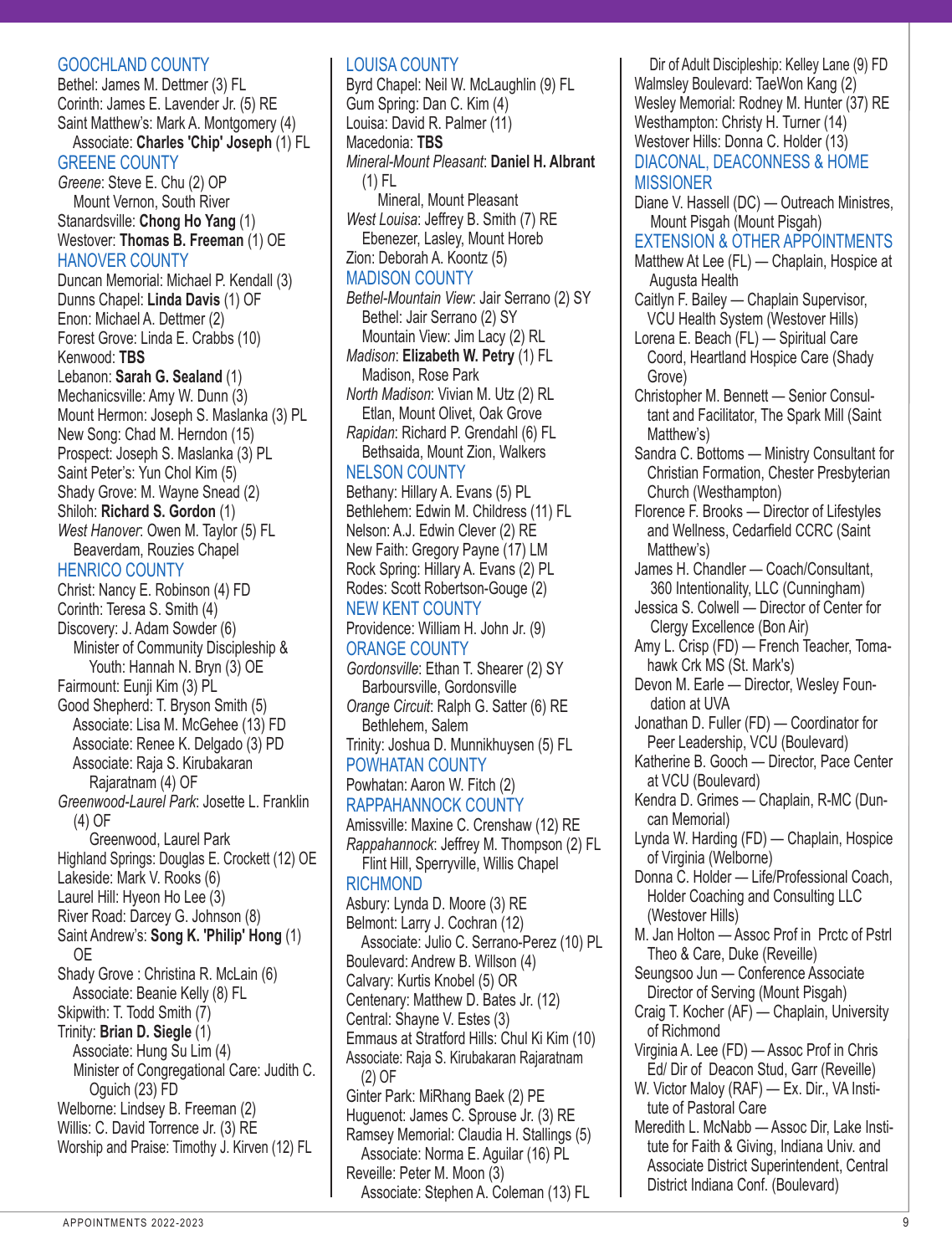- Elizabeth 'Lisa' Nordan (PE) On Loan: Mountain Sky Conference (Kenwood)
- Linda D. Ray On Loan: St. Paul's UMC, Peninsula-Delaware Conference
- Carlson M. Sawyer (PE) -— Staff Chaplain, UVA Health
- Steven J. Summers Assistant to the Bishop & Director of Connectional Ministries (Reveille)
- Crystal R. Sygeel Assoc Dir for Call and **Candidacy**
- Joseph S. Torrence (FD) Director of Community Engagement, Open Table (Saint Matthew's)
- Dorothee E. Tripodi Assistant Professor/ Director of Supervised Ministry, Union Presbyterian Seminary (Westover Hills)
- Adam J. White Chaplain & Religion Dept Chair, Va. Episocpal Sch (Wesley Mem.)

# **VALLEY RIDGE DISTRICT**

District Superintendent: J. Douglas Forrester (3) ALLEGHANY COUNTY Alleghany: Shannon P. Cox (10) SY *Callaghan*: Nancy A. Palmer (7) RL Fletcher Chapel, Hoke Chapel *Epworth-Mountain Valley*: **Howard R. Tucker**  (1) SY Epworth, Mountain Valley Iron Gate: **Christy Nicely** (1) SY *Longdale-Walton Memorial*: Gerald L. Vaughn (2) SY Longdale, Walton Memorial *Mount Pleasant-South Covington*: Joseph Rose (2) PL Mount Pleasant, South Covington *Potts Valley*: David C. Brown (21) FL Humphreys Chapel, Persinger Memorial, **Pinnell** AUGUSTA COUNTY Bethlehem: David R. Boger (4) RE Calvary: David F. Vaughan (5) Associate: Jenelle Watson (4) PL *Churchville Cooperative Parish*: Lester W. Kennedy III (8) FL Glossbrenner, Saint James Fishersville: Baesick 'Peter' Choi (4) Greenville: **Kang Uk Lee** (1) Jollivue: **Charles H. Cole** (1) *Lyndhurst-Oak Hill*: **Lori A. Valentine de Segovia** (1) SY Lyndhurst, Oak Hill McKinley: **Gary Riley** (1) SY

Mint Spring: Deborah D. Washer (3) FL Saint Paul's: **Cody Adkins** (1) SY *Shenandoah*: Reginald A. Early (8) RL

Asbury, Community, Lawson Chapel, Randolph Street Sherando: David A. Rash (3) RE West Augusta: Mark A. Reuter (5) RE BATH COUNTY *Bath*: Sangjung Lee (3) PE Burnsville, Eden, Starr-Bolar, Virginia Chapel *Hot Springs*: Namseok Baek (5) PE Ashwood, Emory BEDFORD COUNTY Mays Memorial: Melanie D. Franklin (7) PL Parrish Chapel: **Tina B. Yates** (1) FL BOTETOURT COUNTY Andrew Chapel: Morris A. Bennett (17) RE *Buchanan*: William D. Mitchell (10) FL Lithia, Trinity *Eagle Rock*: Walter R. Sandifer (20) RL Eagle Rock, Glen Wilton, Shiloh Ebenezer: Melanie D. Franklin (7) PL Fincastle: Kwangmin Shin (4) FL *Foothills*: Rodney H. Longmire (9) SY Hebron, Mount Pleasant, Pierce Chapel Mount Olivet: Lucy A. Jackson Hughes (2) RL Saint Mark's: Terry L. Clark (2) BUENA VISTA People United in Christ: Danta K. Thompson (9) SY Saint John's: Louis H. Caddell (6) OR CLIFTON FORGE Central: **Samuel S. Chung** (1) OE **COVINGTON** *Christ's Cooperative Parish*: Joseph G. Kropff (3) FL Christ, Parrish Court Granbery Memorial: **Pianapue T. K. Early** (1) OE Mount Carmel: Douglas E. Hollenbeck (21) FL CRAIG COUNTY *New Castle*: **San Kang** (1) PE Bethel, New Castle FLOYD COUNTY *Floyd Parish*: E. Darren Landon (15) FL Copper Hill, Havens Chapel, Huffville, **Stonewall** FRANKLIN COUNTY Boones Mill: **Timothy W. Gearheart** (1) FL Mount Olivet: **TBS** GILES COUNTY Newport-Mount Olivet: Morris V. Fleischer (15) FL *Pembroke*: **Walter W. Westbrook** (1) RE First, Mount Lebanon HIGHLAND COUNTY *Blue Grass*: W. Andre Crummett (20) RL Blue Grass-Central, Hightown *McDowell*: **TBS**

Doe Hill, McDowell, McKendree, Totten **Chapel** 

*Monterey*: Bobbie J. Gardner (9) SY Asbury, Green Hill, Monterey **LEXINGTON** 

#### Trinity: **Anita E. Mays Lucord** (1) MONTGOMERY COUNTY

Asbury: Patricia A. Jones (2) RE Belview: Laura B. Gillespie-Howell (4) PL Blacksburg: Bradley S. Dulaney (3)

Edges Campus: Amanda H. Newman (3) Calvary: **Michael R. Neuse** (1) SY Crockett Springs: Brenda B. Sternfeld (4) PL Halls: Brenda B. Sternfeld (10) PL Mount Elbert: **Dinah L. Akers** (1) SY Mount Tabor: Kenneth D. Farrar (13) PL Park: **Warren S. Cash** (1) OR Prices Fork: Michael L. Hill (9) SY Saint Paul: J. Michael Derflinger (2) Trinity: Russell E. Shepherd (11) PL Wesley Memorial: Russell E. Shepherd (4) PL White Memorial: Herbert C. Williams Jr. (15)

### ROANOKE

Fairview: **Timothy W. Gearheart** (1) FL Grace: Robert L. Haley (6) RE Greene Memorial: Joanna L. Paysour (3) Huntington Court: Jeffrey D. Wilson (13) Raleigh Court: Taylor C. Mertins (2) Saint Paul: **Robin L. Barge** (1) OE South Roanoke: Craig C. Newman (5) Southview: Warren R. Carswell (7) Three Oaks Fellowship: Robin L. Colwell (4) RE Trinity: Joanna L. Paysour (4) West End: Rebecca M. Wheeler (2) FL Windsor Hills: **Jennifer L. Fletcher** (1) Woodlawn: John B. Snyder (9) ROANOKE COUNTY

Bonsack: James R. McMillen (7)

*Catawba Circuit*: Benjamin F. Lockhart Jr. (2) RL

 Catawba, McDonalds Mill, Shiloh Cave Spring: Lauren C. Lobenhofer (4) Minister of Discipleship: Timothy S. Craft (6) FD

Goodwin Memorial: Logan T. Hollenbeck (3) PL

Lawrence Memorial: Terry A. Ross (12) RL Locust Grove: Logan T. Hollenbeck (3) PL Mount Pleasant: Robert G. Stutes (10) OR Northview: Douglas R. Sasser Jr. (6) Rockingham Court: Nathan R. Colwell (5) FL Thrasher Memorial: **John T. Hemming** (1)

Associate: Seong Jae Jo (4) PE ROCKBRIDGE COUNTY

Beth Horon: Lucy A. Jackson Hughes (2) RL *Collierstown*: William D. Bearden (5) FL